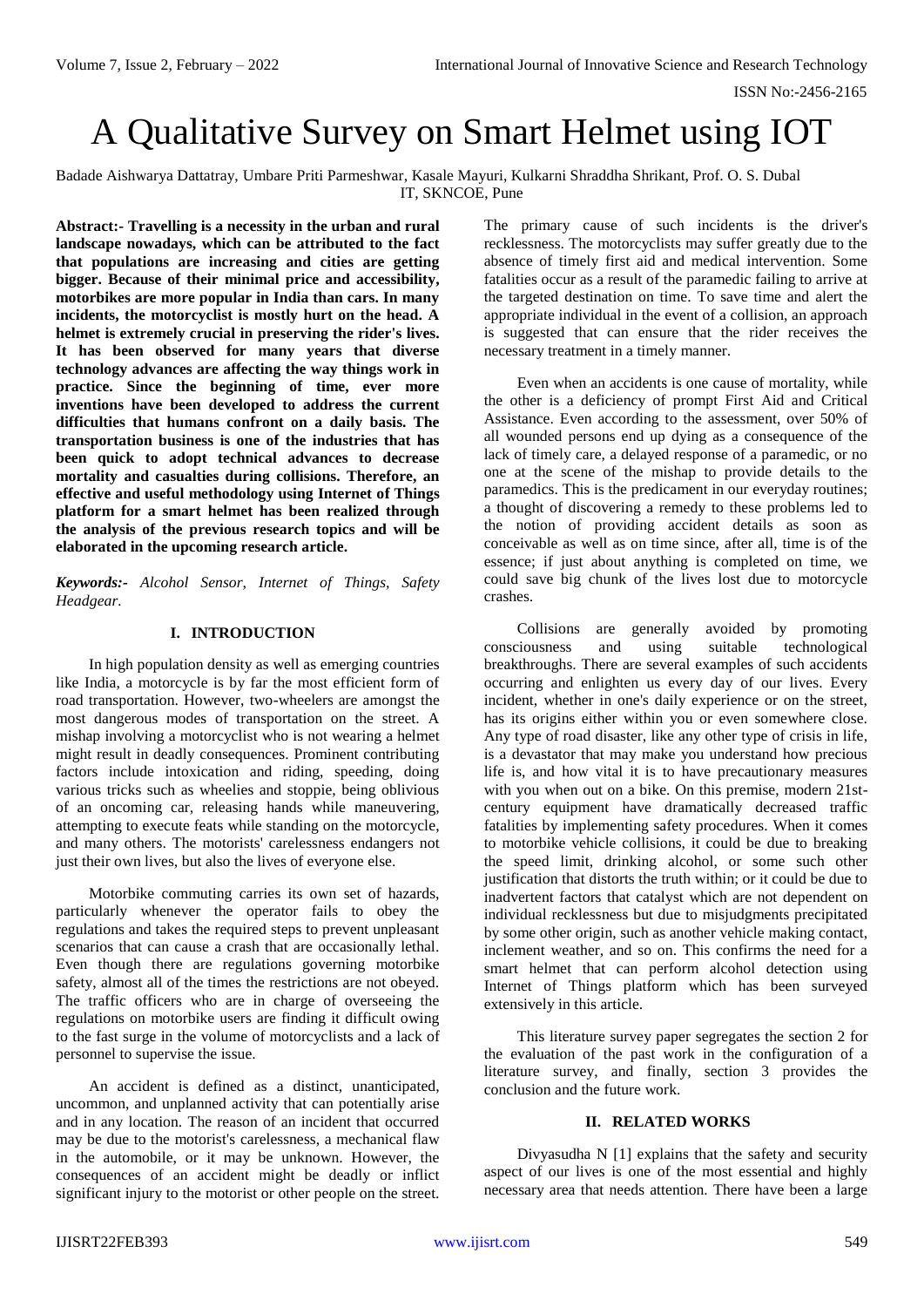number of deaths and injuries in humans that are happening on the roads due to accidents. A large number of fatalities are being recorded in individuals with the lack of a helmet or with individuals that are drunk. This increases the probability of an accident or a collision to become increasingly fatal for everyone involved. Therefore there is a need for an effective mechanism that has the ability to make sure the rider is wearing a helmet and is not riding drunk which has been proposed by the researchers in this research article.

V. Jayasree [2] elaborates on the concept of the increasing death rate that has been noticed in the construction workers. The hazardous environment of a construction site has been one of the most deadly environments for the workers. There are various safety precautions that are being undertaken to ensure the safety of the workers on the construction site. But there have been incidences due to the workers being forgetful about the safety equipment that has led to accidents. Therefore, a smart helmet has been envisioned which utilizes the Internet of Things platform to achieve the goals of monitoring the condition of the worker physically such as fall detection and distraction.

Jesudoss A. [3] discusses the large scale loss of life that occurs every day across the world. This has been one of the most problematic occurrences that have been happening due to negligence of the users and distraction due to tedious work which can be highly dangerous. The increasing accidents, especially the ones that ride a bike are extremely common and have also been extremely fatal. The authors therefore proposed an internet of things approach which utilizes an infrared sensor, load sensor, gas sensor and MEMS. These sensors are dedicated for a smart and safe riding experience that is necessary for the survival of the rider in case of an accident or any mishap. It also as the ability to perform alcohol level detection which will reduce the instance of driving in the inebriated condition.

Nataraja N [4] introduces the reader to the safety hazards that are experienced by a two wheeler rider on the streets. It is a fun activity to ride a bike but it is generally overlooked as it is extremely dangerous and carry a lot of risk. The reason why people are still using bikes is due to the fact that they are quite useful in traffic while being easy to park along with being cheap and easier in operation than a car. Therefore, a program was developed utilizing structured modelling and is capable of delivering the intended outcomes. With few adjustments, it can be incorporated as a Real life solution. Furthermore, the majority of the components, together with the microcontroller, may be built on a single chip, making the system streamlined and more economical.

Mahesh S Gour [5] narrates that annually, India experiences a large incidence of traffic fatalities. Accidents can occur for a variety of causes, including breaking the speed restriction, driving recklessly, driving while intoxicated, and so on. On the helmet, the planned system is established. Using the suggested technique, two-wheeler commuting will become more practical in any climate. The breath analyzer towards the base of the helmet detects the presence of alcohol. If the motorbike component fails to

react, the bike will not ignite; in this situation, an override procedure using the passcode can be used to enable ignition to the bike. For the future research the authors have proposed to make the device and the sensors smaller and much less intrusive for implementation.

P. Pathak [6] asserts that a heart - rate monitor is much more competent in determining regardless of whether or not the cyclist is wearing a headgear. A heart - rate scanner, unlike a microswitch or an infrared photodetector, can be initiated by a fake signal. The solution is inexpensive yet efficient. A rider must wear personal protective equipment as a result of this. As a result, the number of people killed in automobile collisions decreases. Because the approach does not necessitate the user to link to a smartphone, it is simple to operate. OLED seems to be more portable and allows for larger texts to be shown. Accidents can be avoided by making the operator conscious of oncoming cars.

Shikha Gupta [7] explains that According to our nation's crash data, two-wheeler riders have a higher mortality rate. Because smart helmets are so effective at preventing fatalities, they have established a necessity. A smart helmet could indeed give necessary assistance, but it should also prevent the catastrophe from arising in the first instance. The suggested system's functionality can be expanded to include making contacts immediately to paramedics or healthcare facilities with professional support. The smart helmet can indeed be rendered cheap for lot of people with the right support from the state. Given the critical nature of the smart helmet, the government may be able to assist in establishing this sort of helmet obligatory.

Prashant Ahuja [8] narrates that this suggested system has the following characteristics: exceptional precision, economic efficiency, providing location of the incident within minutes, and the ability to summon a paramedic immediately at the moment of the collision with more reliability. This recommended approach is useful for accidents that happens in remote areas when there are no emergency services such as authorities, paramedics, or emergency responders. "Perceived threat confronts us with a greater countenance if we do not take correct course of action at the appropriate moment." When a victim is harmed, we should act quickly. We ought to realize how valuable people's lives can be and how important first-aid is in preserving these valuable lives.

Syed Umaid Ahmed [9] discusses that depending on the requirements, the remedy might be a fantastic piece of technology. By going through numerous development phases, the structure may be enhanced even more and the reaction can be rendered appropriate. Motorcyclists and mining employees can be distributed to multiple duties that benefit both the employee and the supervising agency. The usage of such designs might aid in the reduction of significant risk factors. These apps might also be useful for management and security purposes. Depending on the requirement, the prototype and varied outcomes may be enhanced by adding alternative controllers and detectors.

Muneshwara M S [10] elaborates that to make this apparatus strong, researchers used sophisticated sensors,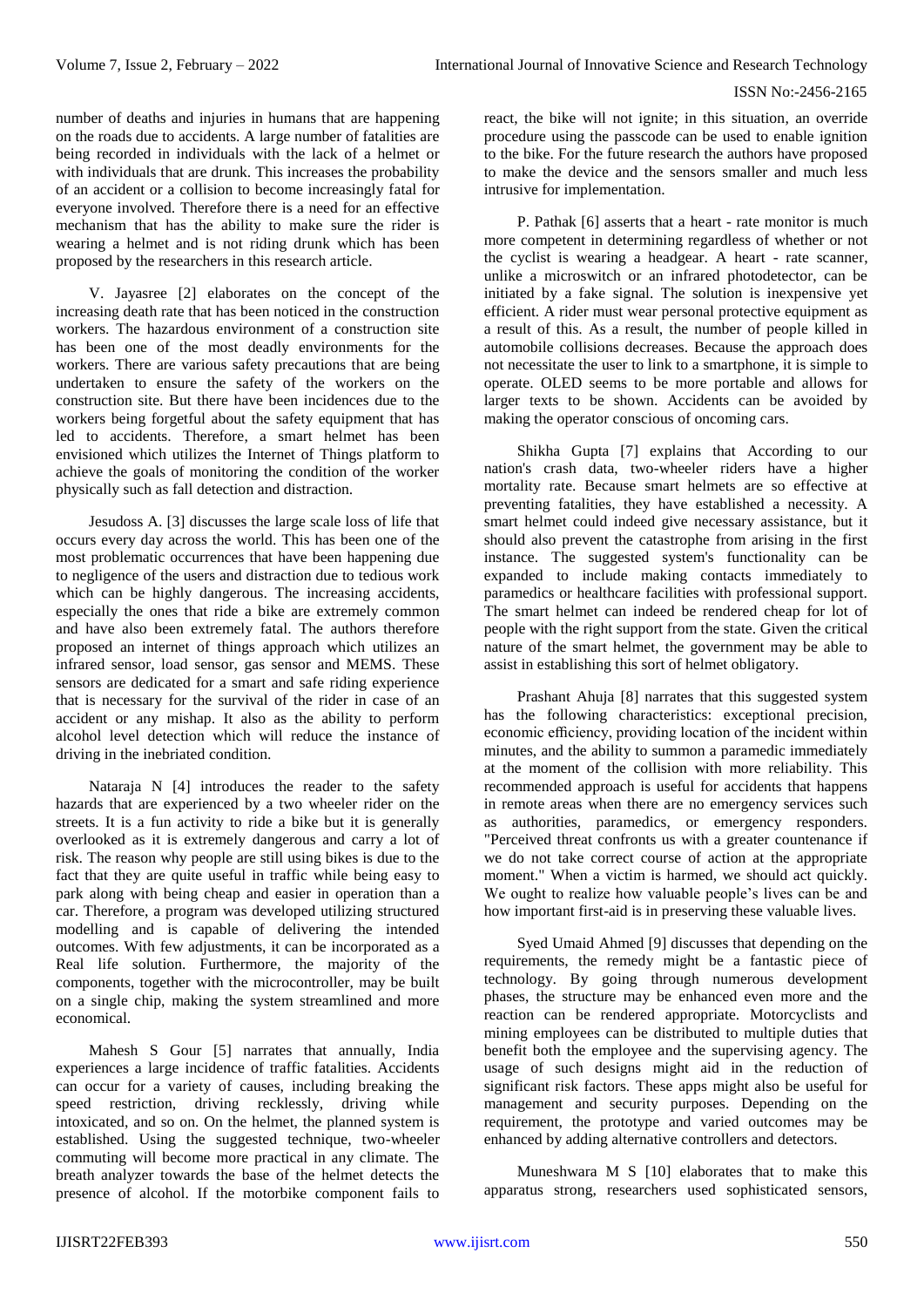methods, and electromagnetic radiation wireless networking. This essential smart technology is concerned with the effective inspection of helmet use and riding while intoxicated of alcoholic. By adopting this smart technology, researchers can protect a rider's existence by requiring them to wear protective gear and prevent the chance of a driver drunk driving of alcohol, making the voyage extremely safe. This system is composed of both software and hardware. The outputs of the sensors will be evaluated on the android smartphone.

Manish Uniyal [11] introduces this technology that would aid in the implementation of the government's helmetwearing policy and will reduce the number of accidents. As well as legal custodians who are concerned regarding their kid's or wives driving velocity, they can observe the speed of the vehicle it's about whether or not their kid is wearing a helmet. In the upcoming years, this application might be implemented at a controlling traffic department or any other organization that can monitor all of the motorist's data, as well as if any incident happens with anybody, the emergency services or medical assistance could be provided at the appropriate moment. This allows a victim's identity to be preserved and necessary care to be provided.

Rajesh Kumar Sharma [12] expresses that the suggested helmet concept provides a low-cost option for intoxication identification and mishap prevention. This low-cost effort can be exhibited in conjunction with ignition and other protective measures. Furthermore, all of the units may be manufactured on a single Integrated circuit, rendering the suggested system extremely condensed in form. Once this is completed, it may be converted into a portable production level. This experimental component can be used in real world scenarios such as automobiles and bikes.

Arif Rahman [13] states that depending on the outcomes of the assessment of fuel early warning sign evaluation with the fuzzy logic technique using a micro - controller, notably fuel buffers attached to the micro - controller, fuel channels linked to the micro - controller seem to be possible to forecast the current that passes in the buoy to measure the quantity. Furthermore, the effectiveness of the fuzzy inference system method may be used to identify the present limitations. The gadget on the helmet can emit an alert message based on the level of fuel in the tank. Instruments on the engine can transmit orders to the helmet that cause it to emit noise. The objective for the next task is to make the gadget located on the helmet relatively lightweight. Because the present method does not take aerodynamics and visual appeal into account.

Lokeshwaran M [14] explains that the goal of this initiative is to require a two-wheel motorist to wear a helmet and call an assistance hotline in the event of a disaster. The headgear is built with the rider's comfort and safety in consideration. The technology is housed in a small space inside the helmet. The system is proposed in order to save costs and make it accessible to a larger population. The headgear makes use of contemporary technologies such as IoT and smartphones to minimize overall costs while boosting effectiveness of the construction.

Sayan Tapadar [15] present an analytical approach for optimizing collision identification using SVM While evaluating the collision recognition, researchers discovered that the alert was frequently activated often, which could be difficult for motorcyclists to react to it while operating the motorcycle. As demonstrated repeatedly, if the alert sounds and the motorcyclist presses the button, the gadget disregards the observation and does nothing. If the trigger is not pressed, the gadget thinks it is a genuine mishap and respond appropriately.

## **III. CONCLUSION AND FUTURESCOPE**

This survey article has been utilized to effectively evaluate the previous researches for the realization of smart helmet for riders to determine the current scenarios in this field. Bike riding is less expensive to operate, more versatile in congestion, and simpler to park. Meanwhile, data show that the number of individuals traveling on two wheels is increasing at an accelerated pace. Every year, there are a massive proportion of traffic fatalities in India. Collisions can occur for a variety of causes, including driving while intoxicated, driving recklessly, breaking the speed limit, and so on. Quite often the individual who is harmed is not at fault for the mishap. It could be the fault of another vehicle's operator. However, both riders will be impacted. Therefore, an effective mechanism has been formulated through this survey for a smart helmet using Internet of Things platform which will be discussed in detail in the upcoming research editions.

## **REFERENCES**

- [1.] D. N., A. P. and R. E.R., "Analysis of Smart helmets and Designing an IoT based smart helmet: A cost effective solution for Riders," 2019 1st International Conference on Innovations in Information and Communication Technology (ICIICT), 2019, pp. 1-4, doi: 10.1109/ICIICT1.2019.8741415.
- [2.] V. Jayasree and M. N. Kumari, "IOT Based Smart Helmet for Construction Workers," 2020 7th International Conference on Smart Structures and Systems (ICSSS), 2020, pp. 1-5, doi: 10.1109/ICSSS49621.2020.9202138.
- [3.] A. Jesudoss, R. Vybhavi and B. Anusha, "Design of Smart Helmet for Accident Avoidance," 2019 International Conference on Communication and Signal Processing (ICCSP), 2019, pp. 0774-0778, doi: 10.1109/ICCSP.2019.8698000.
- [4.] N. Nataraja, K. S. Mamatha, Keshavamurthy and Shivashankar, "SMART HELMET," 2018 3rd IEEE International Conference on Recent Trends in Electronics, Information & Communication Technology (RTEICT), 2018, pp. 2338-2341, doi: 10.1109/RTEICT42901.2018.9012338.
- [5.] M. S. Gour, D. K. S, P. Kumara, M. S, S. K. K and C. H, "Arduino based smart and intelligent helmet system for two-wheelers," 2020 IEEE International Conference on Distributed Computing, VLSI, Electrical Circuits and Robotics (DISCOVER), 2020, pp. 236-240, doi: 10.1109/DISCOVER50404.2020.9278032.